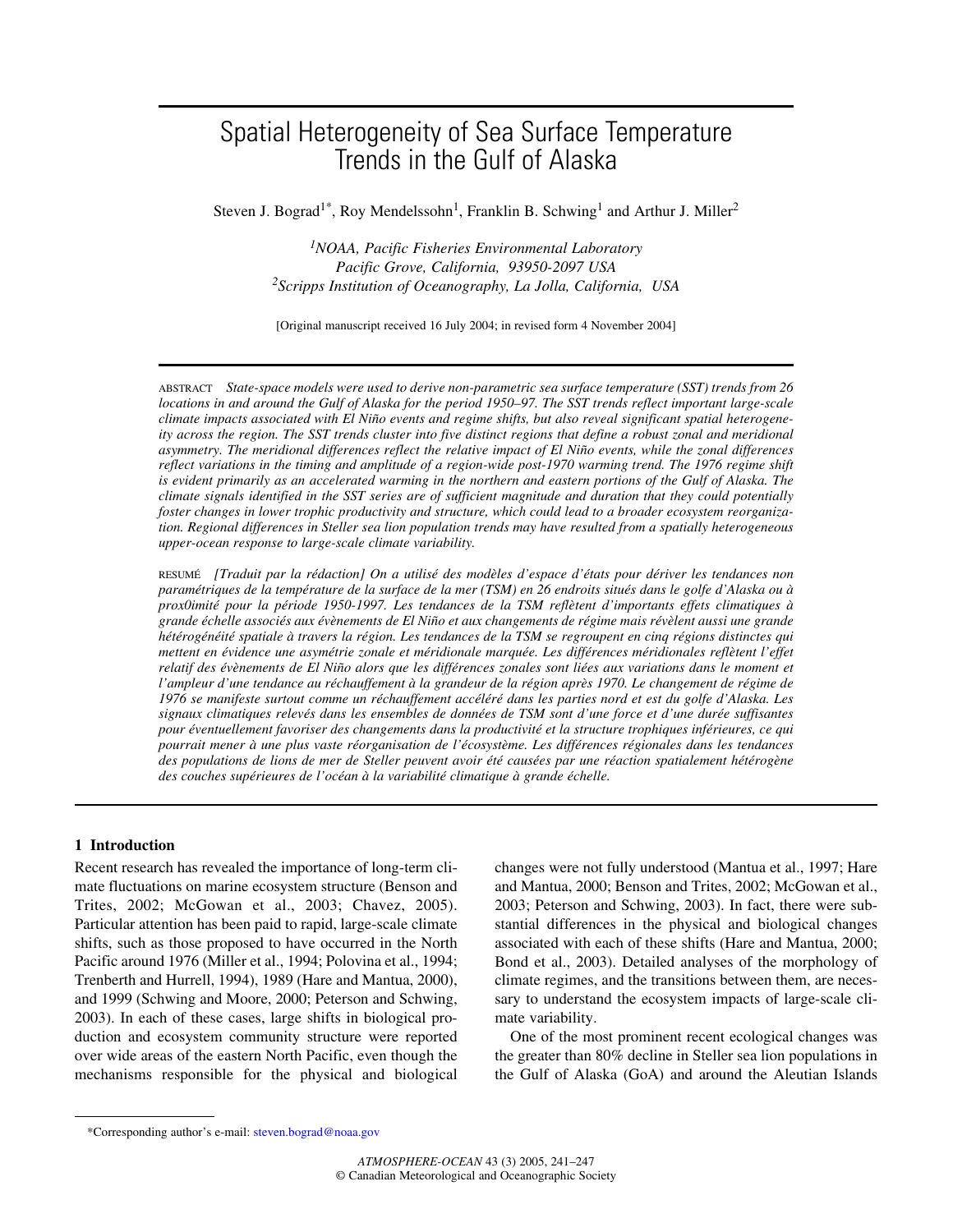between the late 1970s and 1990s (Trites and Larkin, 1996). A number of potential causes for this decline have been proposed, including epidemic diseases and increased predation by killer whales (Trites and Donnelly, 2003; Trites et al., 2005). A leading theory for the decline is that a compositional change in the prey available to the sea lions (from energyrich fatty fish such as herring to less nutritional lean fish such as pollock) had an adverse effect on their metabolism, resulting in reduced growth, reproduction, and survival (Rosen and Trites, 2000; Trites and Donnelly, 2003). Changes in the quality, quantity, and accessibility of the dominant prey may have resulted from shifts in ecosystem structure at lower trophic levels, driven by changing oceanic conditions such as those experienced following the regime shift of the 1970s (Trites et al., 2005; Miller et al., 2005). Steller population trends have shown a notable east-west asymmetry, however, with the larger western population (west of ~144°W) declining dramatically while the separate, smaller eastern population (east of ~144°W) increased slightly (Trites and Donnelly, 2003). This implies regionally varying impacts in sea lion habitat across the GoA, which may be reflected in environmental parameters such as sea surface temperature (SST).

Here we examine seasonal and long-term trends in SST in the portion of the north-east Pacific dominated by the cyclonic circulation and Ekman pumping of the GoA. This region encompasses most of the habitat utilized by both the western and eastern Steller sea lion populations. SST is used because of its availability as well as its prior use as an indicator of large-scale regime shifts (Mantua et al., 1997). Our objectives are to describe warming and cooling trends of sufficient length and magnitude to accommodate changes in ecosystem structure, to identify periods of relatively abrupt SST change, and to quantify regional differences in the timing and amplitude of SST variability. Long-term SST trends reflect important climate forcing that may influence lower trophic productivity and community composition, leading to changes in the dominant fish species and the observed decline in the western population of Steller sea lions.

## **2 Data and methodology**

## **a** *Data Sources*

Monthly mean SSTs were obtained from the Comprehensive Ocean-Atmoshere Data Set (COADS) (Woodruff et al., 1987) in 1° boxes for the region bounded by 130°–170°W and 50°–60°N for the period 1950–97. The number of months with SST observations in this region and period ranged from fewer than 100 in parts of the eastern Bering Sea to well over 500 in the transitional domain south of 52°N (Fig. 1). Analyses were performed using data from boxes at every 3° latitude-longitude square, which covers a wide spatial domain of the north-east Pacific Ocean while providing sufficient data for the analyses. A state-space statistical model, described in the following section, was applied to the monthly time series of SST from each of these locations to investigate long-term trends at each location and temporal variability common to the entire region.



Fig. 1 Number of months with SST observations in the north-east Pacific from COADS data for the period 1950–97. Black outlines indicate the 1° boxes used in this study.

## **b** *State-Space Decomposition*

A number of recent studies have shown how state-space models can be used to decompose environmental time series into components that differentiate long-term trends and changes in the phase and amplitude of the seasonal cycle (Schwing and Mendelssohn, 1997; Mendelssohn and Schwing, 1997; Durand and Mendelssohn, 1998; Bograd et al., 2002; Mendelssohn and Schwing, 2002; Mendelssohn et al., 2003). In these analyses we assume that each observation  $y(t)$  is the sum of four components,

$$
y(t) = T(t) + S(t) + I(t) + e(t), \t t = 1, \tau
$$

where, at time  $t$ ,  $T(t)$  is the time-dependent mean-level (nonlinear and non-parametric),  $S(t)$  is the seasonal component (non-stationary and non-deterministic),  $I(t)$  is the irregular term (containing any stationary autocorrelated part of the data), and *e(t)* is the stationary uncorrelated component, which can be viewed here as "observation" error. (A complete description of state-space decompositions of time series can be found in Durbin and Koopman (2001), Harvey (1989), Shumway and Stoffer (2000), and in the appendix of Schwing and Mendelssohn (1997).) Piecewise continuous smoothing splines are used to estimate the unobserved components. The trend term can be viewed as an unknown function of time, and parametrized as

$$
\nabla^k T(t) \approx N\Big(0, \sigma_T^2\Big), \qquad t = 1, \tau
$$

where the notation  $x \approx N(a,b)$  means a random variable that is normally distributed with mean *a* and variance *b*, and  $\sigma_T^2$  (to be estimated) controls the smoothness of the estimated trend.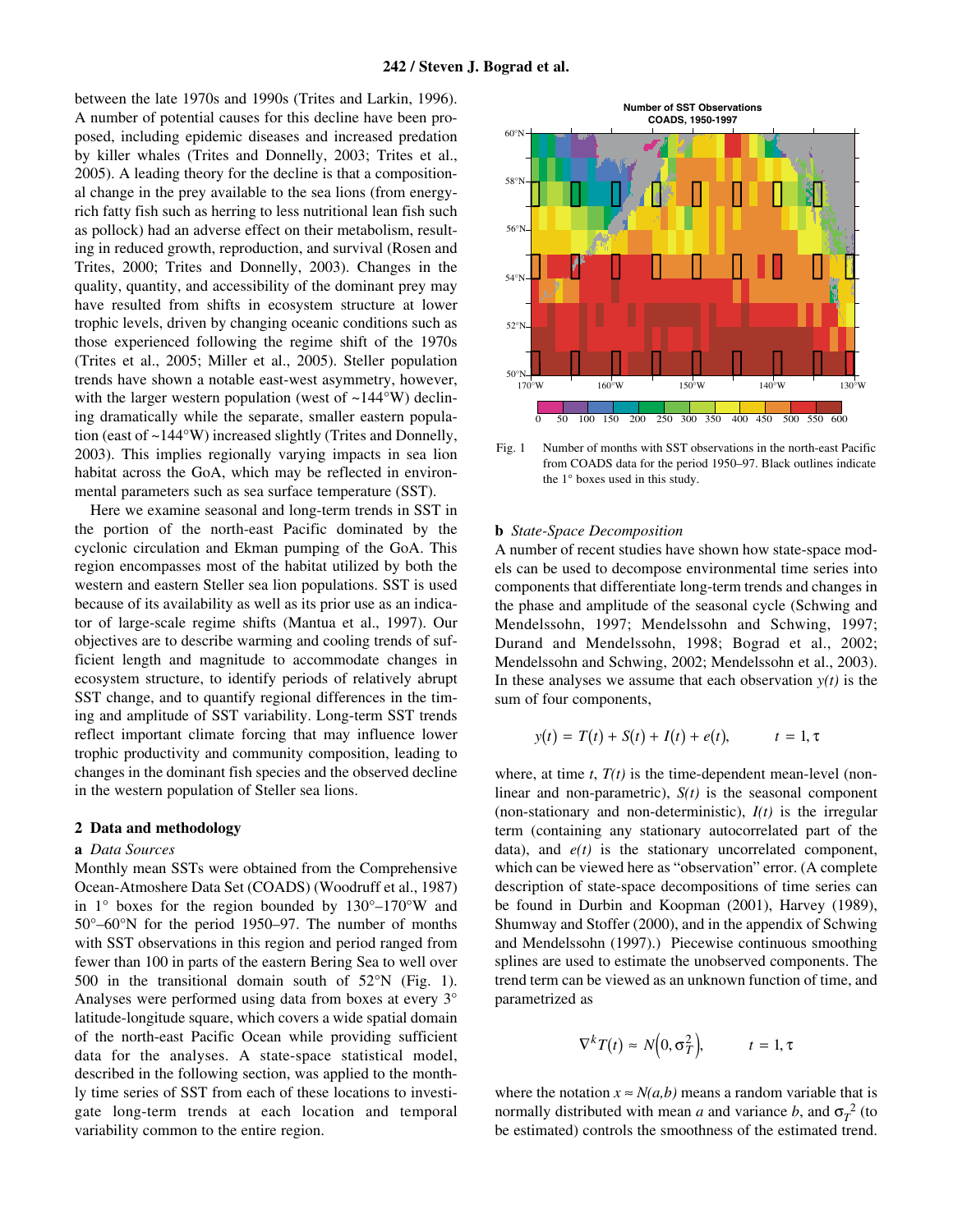The other terms are parametrized in a similar way. For our analyses we use  $k = 1$  in the trend term. The non-parametric trend computed for each time series gives an estimate of the non-linear changes in the mean level, and can be used to identify significant change points in the series.

### **c** *Subspace Identification and Regional Trends*

Kitagawa and Gersch (1984, 1985) show how these assumptions can be put into a state-space model and solved using a combination of the Kalman filter and maximum liklihood estimation, which can be calculated using the Expectation-Maximization algorithm (Dempster et al., 1977; Shumway, 1988). After subtracting the estimated seasonal and irregular terms from each time series (in each case the seasonal cycle was nearly deterministic and had little effect on the final analysis), subspace identification techniques (Aoki, 1990; Aoki and Havenner, 1997) were used on the partial residual (trend plus error terms) to estimate common non-parametric trend terms from the collection of time series. The subspace identification method proceeds by calculating the Hankel matrix of the covariance between the past and future of the series, and then uses a canonical variate methodology to find the linear combination of the future that is best predicted (in a correlation sense) by a linear combination of the past. These components are referred to here as common trends. It was found that the first four components from this common trend analysis reproduced the main features of the estimated univariate SST trends. It should be noted that these common trends, though analogous to principal components, are not restricted to being orthogonal, nor is total contemporaneous variance explained the criterion used to find the common trends. Details of the analysis methods applied here can be found in Schwing and Mendelssohn (1997) and Mendelssohn et al. (2003).

In addition to the state-space analyses, a complete-linkage cluster analysis was performed on the factor loadings of the second to fourth common trend components in order to examine the spatial patterns of SST variability further. The first common trend was not included in the cluster analysis as it represents a weighted mean of the series (see following) and includes scale effect. The higher order common trends can be viewed as an analysis of variance; they are like treatment effects in the Analysis of Variance (ANOVA), showing which locations differ from the (weighted)-mean effect in a similar manner.

## **3 Results**

The time series of the first SST common trend, which includes scale and can be considered a spatially weighted mean, features a strong episodic warming associated with the 1957–58 El Niño event, followed first by a cooling trend during the 1960s, then a significant warming trend beginning in the early 1970s (Fig. 2a). The latter warming trend accelerated around 1976, the time of the well-documented regime shift in North Pacific climate (Miller et al., 1994; Polovina et al., 1994; Trenberth and Hurrell, 1994). Almost all El Niño events are characterized by positive peaks or rising temperatures. The loadings for this component are positive at all locations, indicating that these long-term cooling and warming periods occurred throughout the region. The linear increase from north-west to south-east in the amplitude of the loadings reflects generally warmer SSTs in the south-eastern portion of the GoA.

Although the first common trend represents the highest canonical correlations and explains most of the total variance in the series, the higher components, which are not constrained to be orthogonal, compensate for this trend at locations and times that represent regional differences in SST variability. The time series of the second common trend has characteristics much like the first, with a declining trend beginning in the late 1950s, a low point in the late 1960s to early 1970s, and a rising trend until the end of the record. At the locations with positive loadings (an axis from the southeastern Bering Sea, through the central GoA, to the southeastern GoA; Fig. 2b), these climate trends are accentuated, while they are mitigated in locations with strong negative loadings (the south-western and northern GoA). In particular, the regions with strong positive loadings experienced a strong and relatively abrupt warming in the early 1970s followed by a steady warming trend until the end of the record. The 1976 warming event is de-emphasized in this component.

The most prominent features in the time series of the third SST common trend are the sharp peak in the late 1950s followed first by a rising trend and then a declining trend (Fig. 2c). The spatial structure of this component is clearly zonal, with positive loadings in the western portion of the domain and negative loadings throughout the central and eastern GoA. This component, therefore, enhances the warming episode of the late 1950s at several locations in the central and northern GoA (strong negative loadings), and mitigates its effect in the western GoA and Bering Sea (strong positive loadings). This warming event may have been associated with the strong 1957–58 tropical El Niño event. However, the magnitude and longevity of this event imply that it transcends the relatively ephemeral effects of an El Niño event; a similar long-lived warming episode has been observed in upper ocean temperatures in the California Current (Mendelssohn et al., 2003). The steady warming trend that began in the early 1970s and continued until the end of the record (Fig. 2a) is emphasized in the south-eastern Bering Sea and western transitional zone, where the loadings are most strongly positive. As with the first two common trends, the change point for the most recent warming trend was the early 1970s, not 1976–77.

The fourth SST common trend captures much of the higherfrequency (interannual) variability, some of which appears to be associated with tropical El Niño events (Fig. 2d). An interesting result is that there does not appear to be a unique El Niño response in the GoA. Three of the strongest El Niño events (1965–66, 1972–73, and 1982–83) are associated with negative peaks in this component, implying an accentuation of these warming eposides in the southern and eastern GoA where there are negative loadings. All other El Niño events are associated with weak-to-moderate positive peaks or rising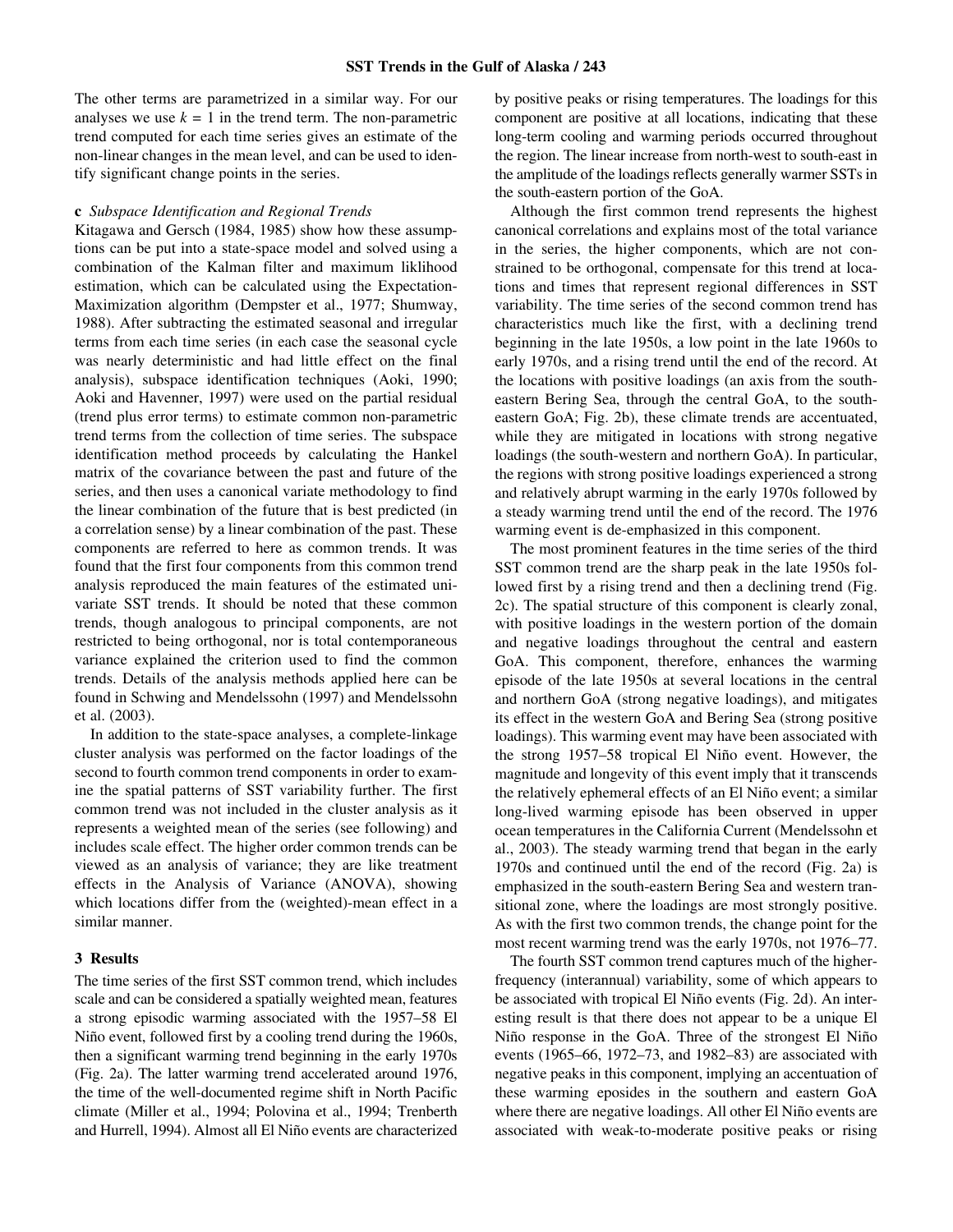

Fig. 2 Time series and distributions of loadings for the first four components of the SST common trend analysis. Colors in 1° boxes show factor loadings at each location; contours show zero crossings. Times of strong El Niño events are marked on the first and fourth common trend time series.

trends, which suggests that the associated warming is more widespread through the region (i.e., there is still strong warming in the south and east, as depicted in the first common trend, but the other regions experienced similar or even stronger warming). These classifications of a variable extratropical response to El Niño events are entirely consistent with results from the California Current (see Table 4 and Fig. 10 of Mendelssohn et al., 2003), and may reflect the nature of the teleconnections between the tropics and the north-east Pacific.

Not all El Niño events show up strongly in the fourth common trend, and there are large peaks or change points not associated with El Niño events. This component is picking up variability at higher frequencies than the decadal trends, and this variability includes, but is not limited to, El Niño events. Spatially, this trend clearly separates the southern and northern halves of the region, with coastal British Columbia and the eastern transitional zone (strong negative loadings) being most influenced by the strong El Niño events and having

greater overall variance. As seen in the first two common trends, this component also indicates a significant change point in the early 1970s.

A cluster analysis of the SST loadings for common trends 2–4 further defines the spatial structure of SST variability in the region, revealing five geographical clusters within which there is common variability (Fig. 3). This clustering emphasizes both north-south differences (primarily the relative impact of El Niño events, as reflected in common trend 4) and east-west differences (primarily the timing and amplitude of the post-1970 warming trend, as reflected in common trends 2 and 3) in the SST time series, consistent with the common trend analysis. Thus, the GoA and eastern Bering Sea cluster separately from the transitional zone, and the eastern and western halves of the GoA cluster separately.

The trends and change points identified in the common trend and cluster analyses are apparent from sample reconstructed SST series representing the five geographical clusters (Fig. 4).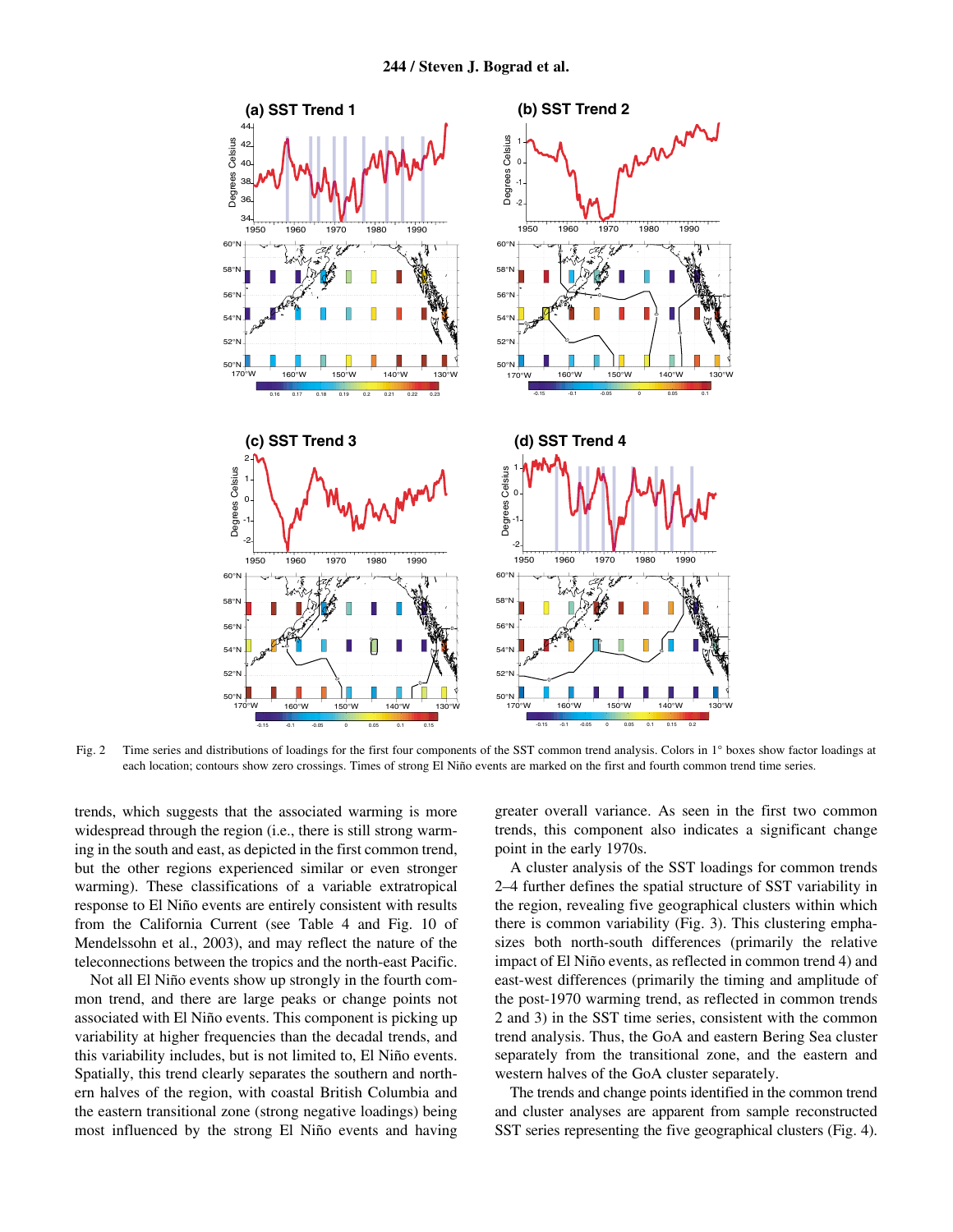

Fig. 3 Cluster dendogram and map showing regional differences in SST variability from a cluster analysis of the loadings from common trends 2–4. Map shows colours represented on the cluster tree.

The sharp, geographically broad warming around the time of the 1957–58 El Niño event is evident in all areas except the south-western GoA (yellow boxes in Fig. 3 and yellow line in Fig. 4), and is especially prevalent in the eastern and central GoA (green, blue) and eastern transitional zone (red). The eastern and central GoA then experienced a decadal cooling trend, which was less pronounced in the eastern (red) and western (yellow) regions of the transitional zone and the eastern Bering Sea (purple). The relative importance of the 1976 regime shift, in terms of SST change, differs in the western and eastern halves of the GoA. Although all regions experienced an accelerated warming after 1976, it was most pronounced in the northern and eastern GoA. It is interesting to note, however, that the warming trend that continued to the end of the record commenced at most locations in the early 1970s, prior to the regime shift as defined by a change in sign of the Pacific Decadal Oscillation (PDO; Mantua et al., 1997).

Similar analyses were performed on the seasonal components of the SST time series (not shown). Although some regional differences in seasonal amplitude and phase were found, the differences were small. Most regions showed a relatively stationary seasonal cycle in SST, in contrast to the highly non-stationary behaviour of upper-ocean temperatures in the California Current (Mendelssohn et al., 2004). These regional differences in SST seasonality are similar to that found for sea level pressure in the north-east Pacific; the seasonal cycle of the Aleutian Low was relatively stationary over the same time period, while that of the North Pacific High was highly non-stationary (Bograd et al., 2002).

## **4 Discussion and Conclusions**

Non-parametric trends of SST were estimated from a statespace decomposition of COADS data from 26 locations in and around the GoA. These trends reflect important largescale climate impacts, associated both with El Niño events and the regime shift of the 1970s. But they also reveal significant spatial heterogeneity in long-term SST trends across the region. Not all El Niño events have the same regional response, and the 1957–58 El Niño, in particular, appears to be associated with a broader, long-lived warming event. We also see regional differences in the timing and amplitude of the regime shift of the 1970s. The SST time series cluster into five distinct regions, with common variability within the eastern GoA, the western GoA, and the transitional zone to the south. In particular, the leading common trend components reveal a robust east-west asymmetry.

The SST trends experienced in the GoA for the period 1950–97 were both prolonged, lasting up to two decades, and significant, amounting to changes of up to 2°C. Throughout most of the GoA, SST cooled during the 1960s, following the high-amplitude event of the late 1950s. The entire region has warmed since the early 1970s, with an accelerated warming in the eastern half of the domain following 1976. It is particularly interesting to note that the recent warming trend commenced several years prior to the 1976 regime shift, as indexed by the PDO (Mantua et al., 1997). This is consistent with a number of fishery time series, which also show population shifts prior to 1976 (Hare and Mantua, 2000). One interpretation is that a regime shift may be an evolving phenomenon whose signals may "propagate" into different regions, depths, and fields having different response times. Thus, it may be possible that either the forcing responsible for such a shift, or the ocean response to such forcing, may not be as abrupt as the PDO (and other large-scale indices) imply. It should also be noted that the 1976 regime shift is the time of the zero crossing in the PDO time series, rather than the earlier, and potentially more significant, inflection point. Regardless of the physics behind these shifts, complex trophic interactions would likely result in lags between environmental changes and population fluctuations at higher trophic levels (Bakun, 2005).

The climate signals identified in this SST analysis are of sufficient magnitude and duration that they could potentially foster changes in lower trophic productivity. Fisheries catch in the GoA has changed from being shrimp-dominated in the 1960s–70s, during the cool regime, to being gadid (pollock) dominated during the 1980s–90s, as temperatures warmed (Anderson and Piatt, 1999). These changes likely reflect a broader trophic reorganization, and suggest that a warmer climate supports a less favourable diet source for Steller sea lions. The observed SST trends may reflect a more substantial change in upper-ocean heat content, mixed layer depth, and water column stratification, all of which may lead to a changing community structure of primary and secondary producers.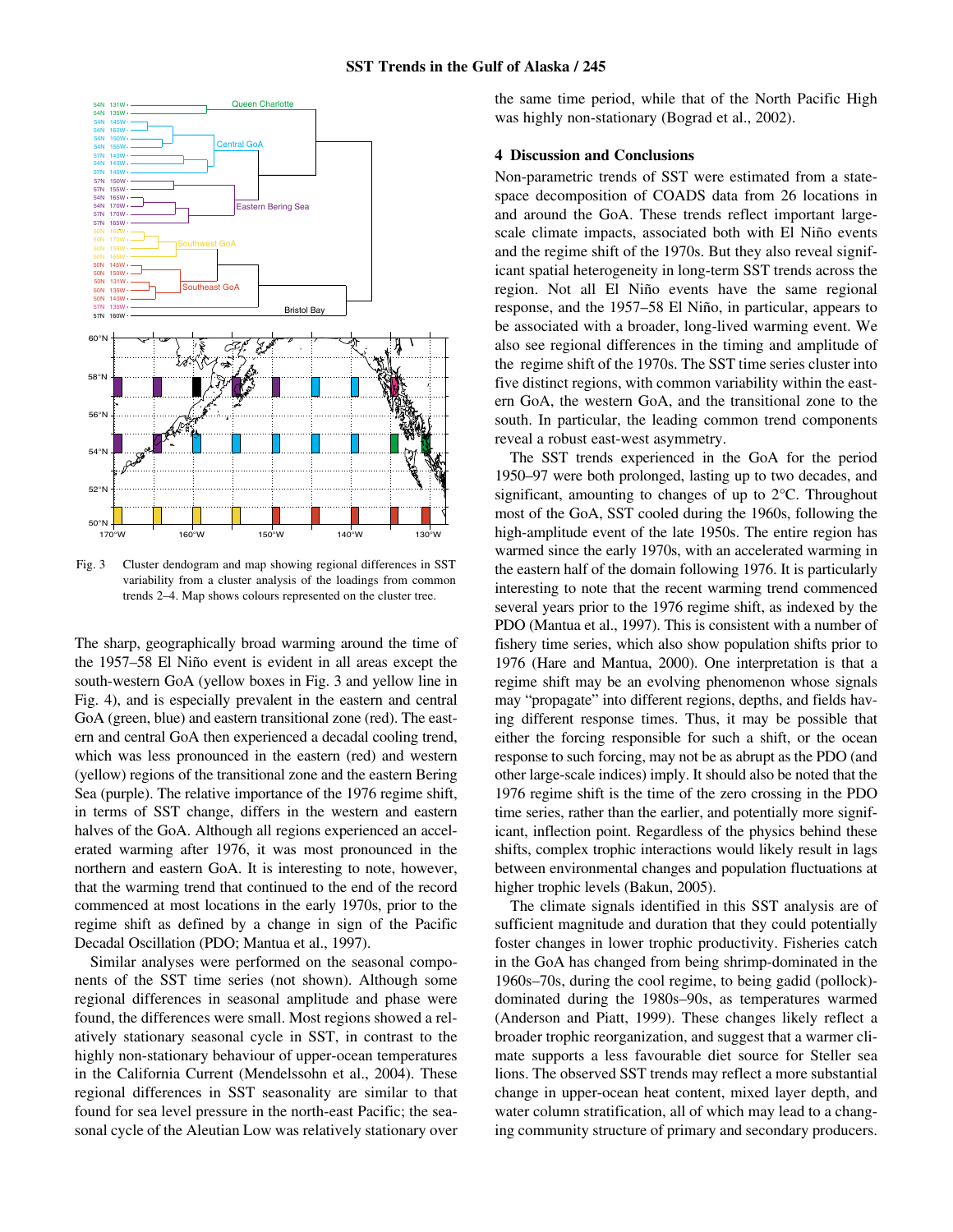

Fig. 4 Reconstructed SST time series (non-parametric trend term from the state-space decomposition) for locations representative of the five geographical clusters of Fig. 3. Winter 1976–77 is marked by a grey line.

In fact, Freeland et al. (1997) have documented a substantial declining trend in winter mixed layer depth in the north-east Pacific, forced in part by reduced surface layer stability as a result of surface warming. Although a shallower mixed layer would tend to reduce the entrainment of nutrients into the upper ocean each winter, it could also enhance surface layer iron concentrations, whose primary source is atmospheric deposition. Higher iron concentrations favour the production of larger phytoplankton species (e.g., diatoms) over smaller species, potentially triggering broader ecosystem changes. Similarly, different regional climate trends, as seen in GoA SSTs, might be expected to force different local ecosystem responses. Although the present analysis is not adequate to infer a direct environmental impact on Steller sea lions, the spatially heterogeneous SST trends are broadly consistent with the observed regionally varying population trends. A more complete investigation of this hypothesis will require coupled physical-ecosystem models that are carefully tuned to regional conditions and that adequately reproduce the observed environmental variability.

The subarctic Pacific SST analysis has some similarities to analyses of water column structure in the California Current System (Mendelssohn et al., 2003). Both regions show a long-term upper-ocean warming trend, beginning in the early 1970s (particularly evident below the surface layer and in the northern portion of the California Current) and accelerated in the surface layer after 1976, superimposed on a spatially heterogeneous response to large-scale climate shifts and El Niño events. A follow-up study will investigate further the timing of significant North Pacific climate change points as a function of region, depth, and environmental property. Anticipating the ecosystem response to future climate change requires a careful delineation of the timing and spatial structure of largescale climate events.

#### **Acknowledgements**

This work was supported by a grant from the Cooperative Institute for Arctic Research. We thank two anonymous reviewers for constructive comments.

#### **References**

- ANDERSON, P.J. and J.F. PIATT. 1999. Community reorganization in the Gulf of Alaska following ocean climate regime shift. *Mar. Ecol. Prog. Ser.* **189**: 117–123.
- AOKI, M. 1990. *State-Space Modeling of Time Series*, 2nd ed., Springer-Verlag, New York, 323 pp.
- —— and A.M. HAVENNER. 1997. *Applications of Computer-Aided Time Series Modeling*, *Lecture Notes Stat*., Vol. 119, Springer-Verlag, New York, 335 pp.
- BAKUN, A. 2005. Regime shifts, In: *The Sea*, *Volume 13*, A. Robinson and K. Brink (Eds), Harvard University Press, Cambridge, in press.
- BENSON, A.J. and A.W. TRITES. 2002. Ecological effects of regime shifts in the Bering Sea and eastern North Pacific Ocean. *Fish and Fisheries,* **3**: 95–113.
- BOND, N.A.; J.E. OVERLAND, M. SPILLANE and P.J. STABENO. 2003. Recent shifts in the state of the North Pacific. *Geophys. Res. Lett.* **30**: 2183, doi:10.1029/ 2003GL018597.
- BOGRAD, S.J.; F.B. SCHWING, R. MENDELSSOHN and P. GREEN-JESSEN. 2002. On the changing seasonality over the North Pacific. *Geophys. Res. Lett.* **29**: 1333, doi:10.1029/2001GL013790.
- CHAVEZ, F.P. 2005. Biological consequences of interannual to multidecadal variability. In: *The Sea*, *Volume 13*, A. Robinson and K. Brink (Eds), Harvard University Press, Cambridge, in press.
- DEMPSTER, A.P.; N.M. LAIRD and D.B. RUBIN. 1977. Maximum liklihood from incomplete data via the EM algorithm. *J. Roy. Stat. Soc., Ser. B*, **39**: 1–38.